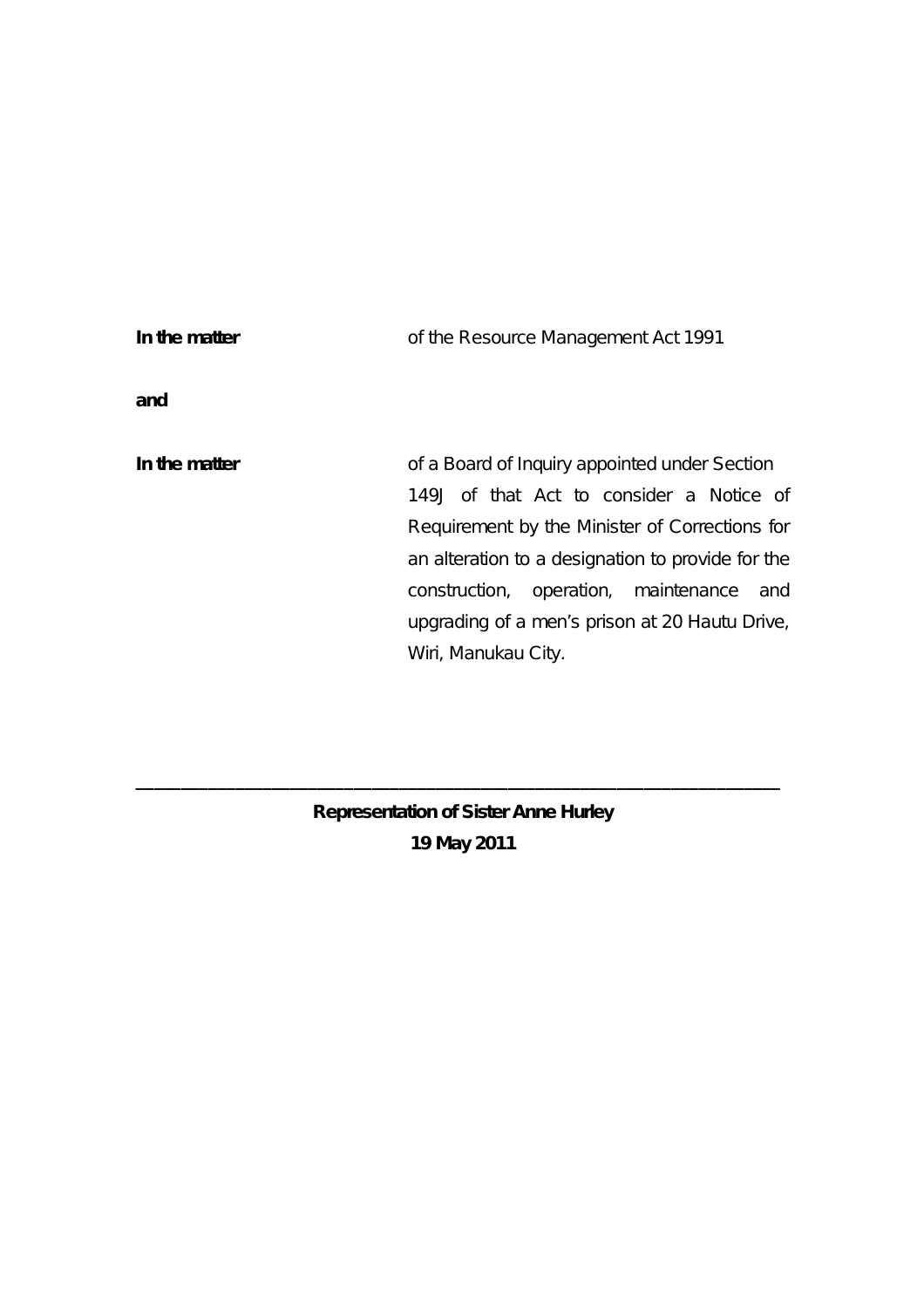#### **THE ORIGINAL DESIGNATION**

- 1 Ten years ago the Department of Corrections came to the people of Manurewa and the surrounding communities with a plan for a comprehensive women's prison. In the introduction on page 1 of the Assessment of Environmental Effects of the women's prison the first sentence states, "This assessment of environmental effects report is provided in support of the Notice of Requirement for a designation issued by the Minister of Corrections to Manukau City Council for a new comprehensive regional women's correction facility in Auckland". Further on "The ARWCF will be a comprehensive corrections facility on a single campus", see page 4, 2.2.3. That is how Corrections presented the women's prison. They engaged with the community in various ways, and spelled out the plan clearly. For the most part, the local residents did not want a women's prison on the proposed site. However, might prevailed and the contract between the community and Corrections was formalized in the legal process with Manukau City Council and ratified by the Environment Court (Decision A043/2004).
- 2 Paragraphs 28 36 of the above document spell the plan out clearly. The Prison would occupy the whole site. There would be a secure section 'behind the wire' and the remainder of the site used for "inmate employment, skills and pre-release training, horticulture and gardens, cultural development and therapy areas, and sports fields". The community was for the most part opposed, but there was the promise that we could look forward to both the restoration of the remainder of the land, and the women who were to be imprisoned there. I suggest that Corrections had the definite view that a comprehensive women's prison would occupy the site and there would be a buffer between it and the community.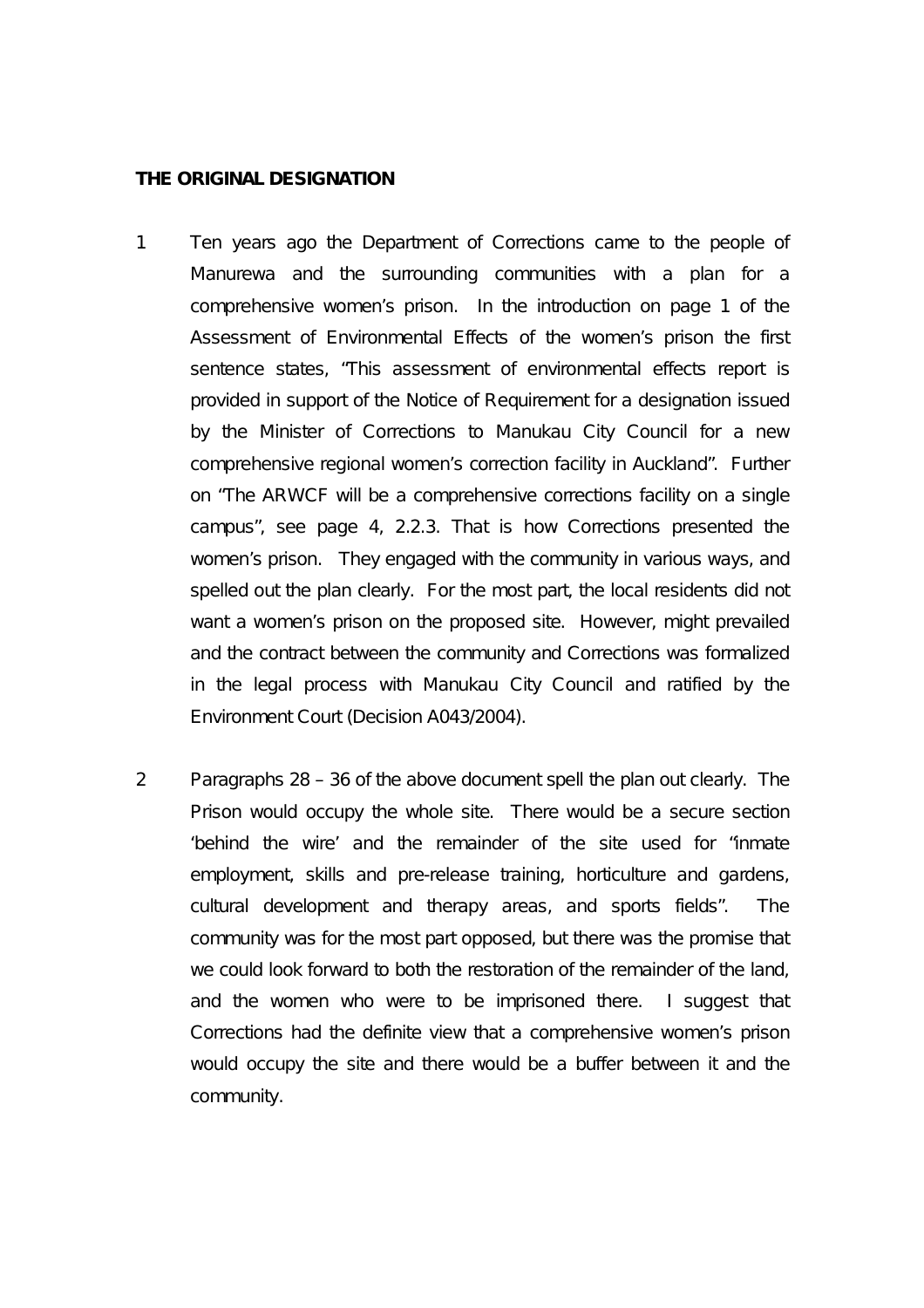- 3 Even in this process regarding the proposed men's prison Mr Hall refers to the women's prison (EIC paragraph 46.2) as a "comprehensive women's facility". I suggest that a comprehensive prison is significantly more than the ARWCF as it currently is.
- 4 The community was led to believe that the remainder of the land would be a buffer between the women's prison and that part of the community that is to the south of the site. This land would not be built on. This was to be a positive for the community. I believed that through this apparently innovative, new, purpose built, comprehensive prison that both the women and the land would be restored. As Ms Robertson reports in her EIC paragraph 36 "it was the first purpose built woman's prison in New Zealand". Sisters of Mercy Wiri consider any change to the designation would be wrong and improper and is going against the contract between the community and Corrections.
- 5 Corrections (and also the former Manukau City Council) have been remiss in not carrying out what was agreed to. Mr Maplesden includes as Appendix 1 of his evidence a report from Manukau City Council regarding the compliance to the conditions of the original designation. It shows that 13 conditions in the original designation have not been fulfilled. And the remainder of the land has not been used according to what had been presented to the people of Manurewa on so many occasions. I suggest that the community deserves better than this, and that it is becoming increasingly difficult for community members to have regard for Corrections or what it says.
- 6 Mr Hall in his Rebuttal Evidence paragraph 74, pays little account of the original agreement.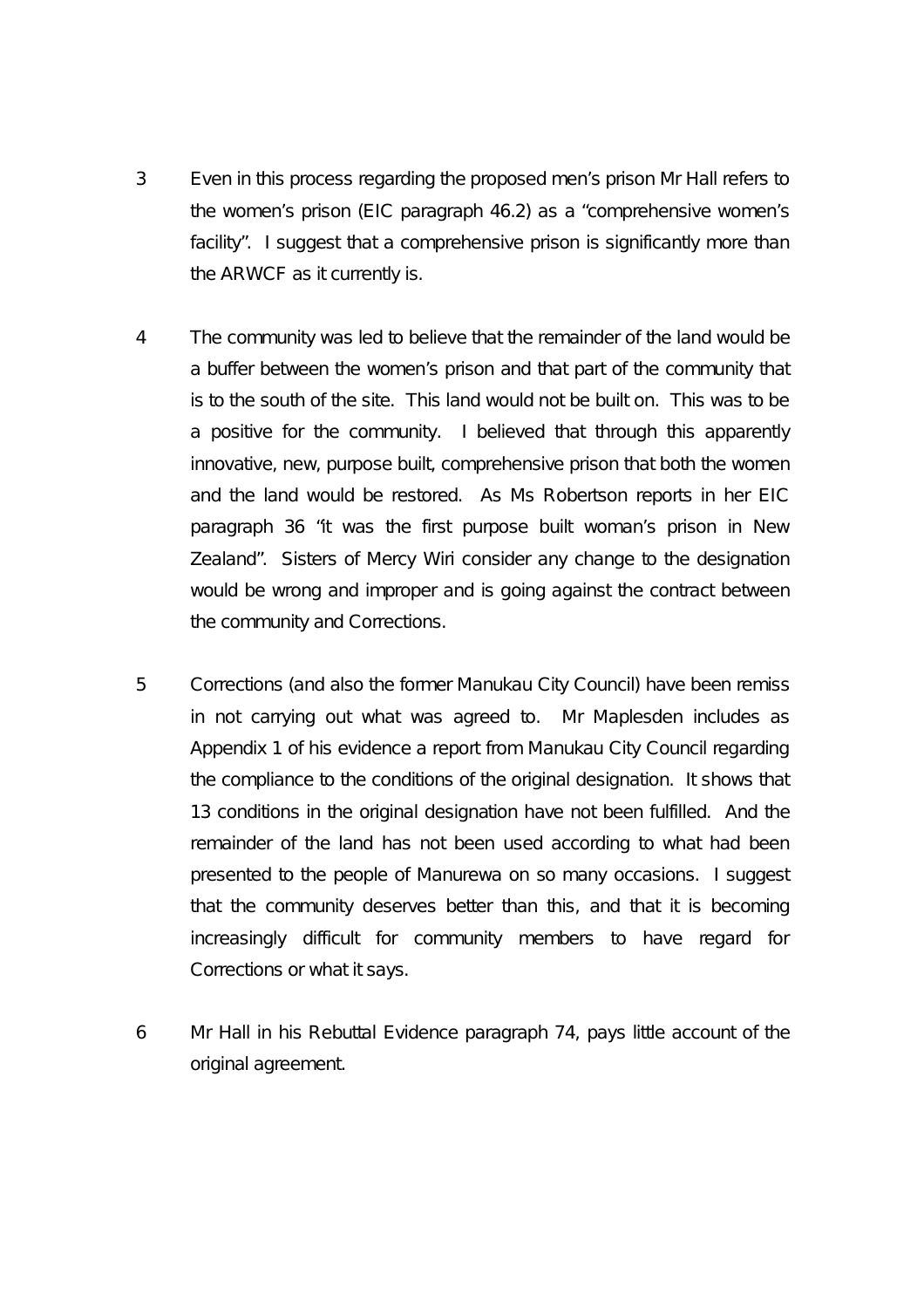7 Mr Blakely, on page 12 of Section 42 a Planning Report – Part 2, commenting on this says "The interpretation of the existing conditions of the ARWCF as reasonably 'permissive', as discussed by Mr Hall, may be correct from a planning and legal perspective. However, this runs counter to the Environment Court's own understanding of the proposal as expressed at paragraphs 30 – 36 of that decision and contained in Appendix E to Mr Hall's rebuttal evidence".

#### **SCALE, DESIGN AND CULTURE OF THE WOMEN'S PRISON**

- 8 Further, the lack of detail provided by Corrections regarding the proposed men's prison and its size is not in accord with the process regarding the original designation. In my evidence, paragraphs 38 – 54, I consider the scale, design and outlook of the women's prison. Again, I suggest that the alteration to Designation 288 that is being sought would nullify the culture and theme of the women's prison. On page 19 of the document referred to in the paragraph above, Mr Blakely points out that "prisons can be considered to be sensitive land use for which more detail, rather than less, and at least commensurate with that provided for the ARWCF, is a valid expectation. This is particularly so, having regard to the concerns and issues expressed by members of the host community, and by the range of opinions provided by experts and submitters in relation to this matter".
- 9 I suggest that some of the Corrections witnesses did not appear to be aware that the original suggestion for the use of the remainder of the land was Correction's own proposal, which was ratified by the Environment Court (Decision A043/2004) paragraphs 28 – 36.
- 10 Ms Robertson in paragraph 105 of her EIC states "Sister Hurley's view, as expressed in her evidence, is that the land to be used for the proposed new men's prison should be used instead for female prisoners'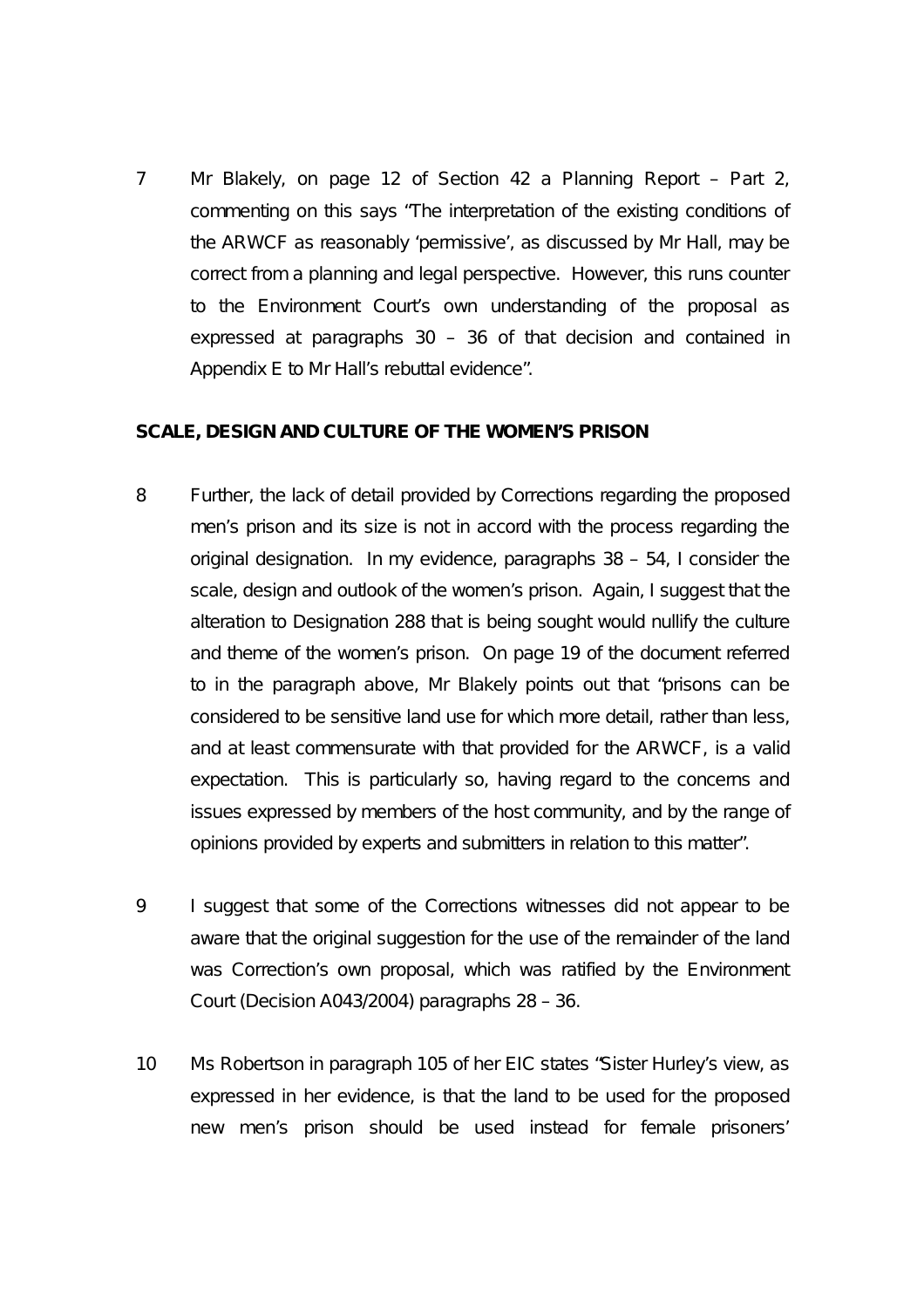employment skills and training – for example, horticulture and gardens, cultural development and therapy areas, and sports fields". Paragraphs 106 and 107 expand on this. I consider that Ms Robertson has failed to grasp that it was Corrections own plan, not mine nor anyone else's, and that that was what the land had been designated for.

- 11 Mr Hall appears to have little regard for the original designation as well. In paragraph 37 of his rebuttal evidence he states, "The flexibility sought for the site design and layout, within the designation alteration is not inconsistent with the existing designation for the AWRCF, which provides for flexibility for the future use and development of the site for the AWRCF". Mr Blakely comments from the document already referred to on page 20, "The only matter of consistency between the two activities is that both are correctional facilities. The flexibility implied is not that which was understood by the Environment Court, nor by those third parties involved in the ARWCF process". And I would further add that the flexibility is all on behalf of the men's prison – not the women's for Corrections. It is my opinion, that it is time that Corrections claimed the original vision as its own and implemented it in the way that it was presented to the people of Manurewa, during the consultation before the women's prison was built, and ratified by the Environment Court.
- 12 In my evidence, paragraphs 38 48, I point to the fact that at the time of the original designation every effort was made through the scale, design and outlook, to minimize the effects of the women's prison on the environment and on views of the prison from beyond it.
- 13 Indeed, the women's prison as it is, and in spite of the fact that much of the mitigation planting has not been carried out, does merge into the surroundings. So much so, that I suggest Corrections forgot about both the women and the prison. The effects of the proposed men's prison on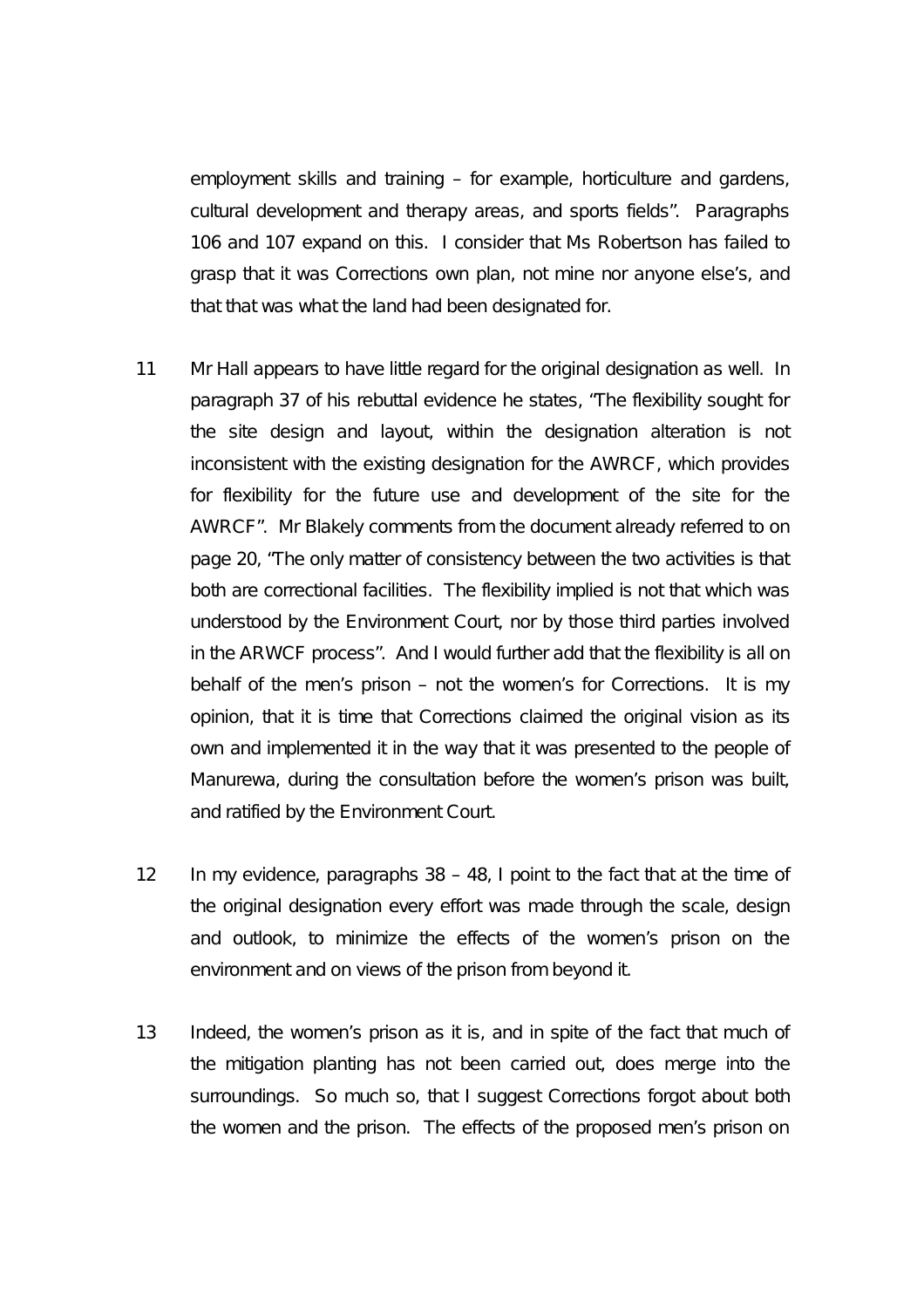the women and the women's prison were not considered in any of the evidence of the Corrections witnesses until the evidence of submitters compelled those witnesses to do so.

- 14 In fact, I would suggest that the proposed men's prison is already pushing the women's prison further into the background, and effectively sidelining it.
- 15 I also suggest that it is difficult to be enthusiastic about, or to give any credence at all to the plans for the proposed men's prison as they involve the use of the same land that was designated for the rehabilitation of the women. The plans for the women's prison have come to nothing, and are not even remembered, after less than 10 years. They will never be able to be implemented if the proposed men's prison becomes a reality. I put it to the Board that the women's prison as it was planned has been undermined and nullified.
- 16 We heard from Ms Robertson during cross examination that there was the possibility that a Drug and Alcohol Treatment Centre was being planned for the women's site and that it would be accommodated 'within the wire'. I suggest that there is a limit to how much will be able to be accommodated 'within the wire', but there is no limit to what could be required in the future. It is now evident from the Quantative Risk Assessment and Mitigation Plan (Figure 3) distributed by WOSL that land available for such buildings will be extremely limited. The southern end of the site is becoming congested. If the proposed men's prison goes ahead any future development on the now compromised site will be stemmed
- 17 I am confused by much of Correction's evidence. On the one hand, many Correction's witnesses, for example, Dr Wales, EIC paragraph 9, Ms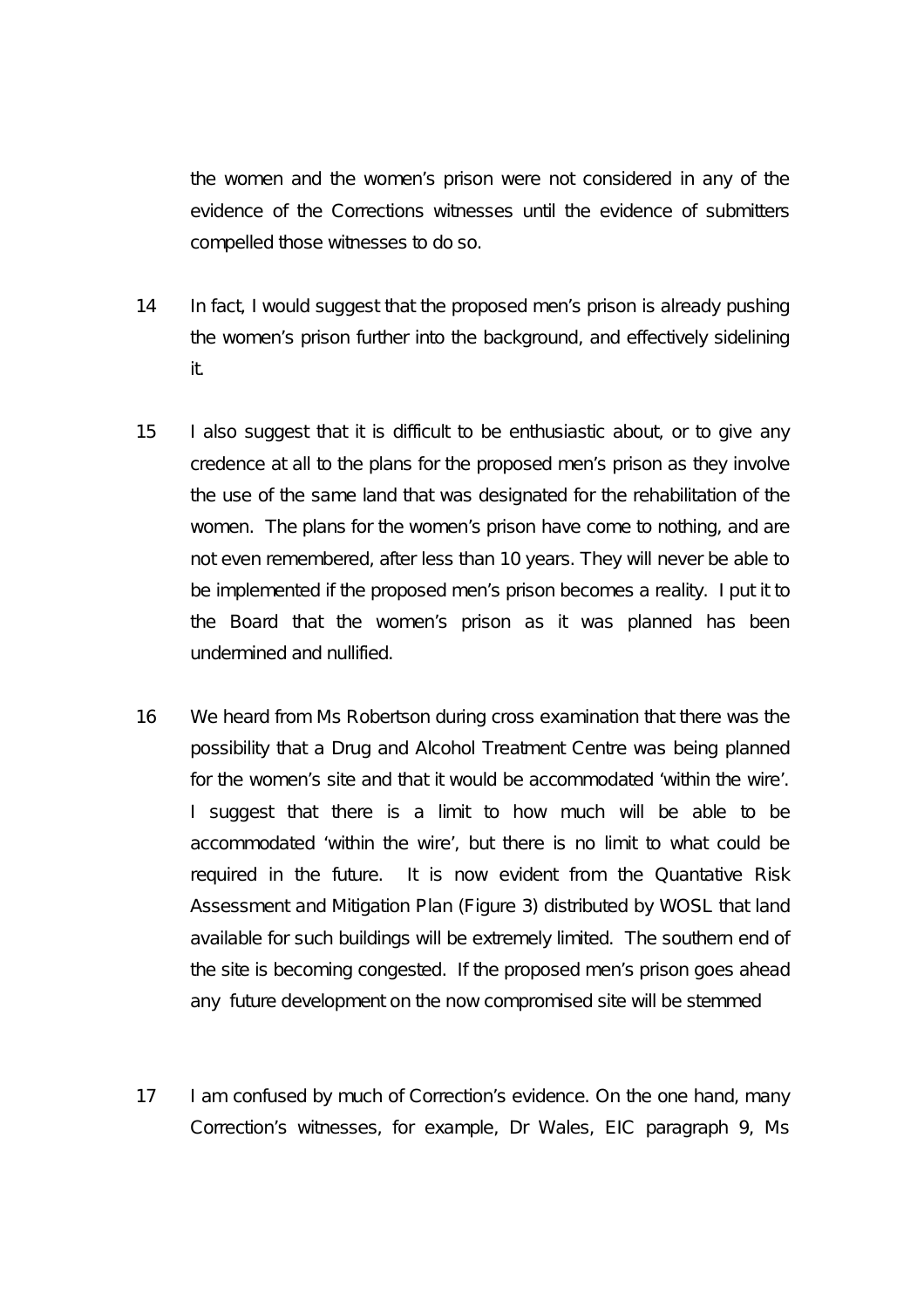Robertson, EIC paragraph 10, have stated that one of the key aspects of their work is the rehabilitation of inmates during their imprisonment, so that after their release they can reintegrate back into society.

- 18 On the other hand, one of the nominated driving forces of the proposed men's prison is the use of a PPP that will be expected to "deliver new and innovative methods, which improve the rehabilitation and reintegration of the prisoners", are used. See Mr Lightfoot's EIC paragraph 34.4. I cannot understand why it is necessary to engage a PPP to deliver new and innovative approaches for rehabilitation and reintegration services aimed at reducing the rate of re-offending if Correction's programmes are so effective.
- 19 In my evidence I acknowledge in paragraph 31 that there are many vocational activities and other opportunities being provided for the women. However, in my opinion the women in the women's prison are being short changed in a big way. I am talking about the proper rehabilitation and reintegration of all the sentenced inmates. I suggest that what was spelled out in the original designation 288 shows that there had been a much more expansive and comprehensive vision for the women's prison.
- 20 Mr Bole's rebuttal evidence, paragraph 6 states, "Corrections is accordingly confident in its ability to accommodate prisoners now and in the future, without the need for using the land where the new men's prison is proposed". I suggest that Corrections has to do more than 'accommodate' the women. They need to be rehabilitated and reintegrated back into society.
- 21 In paragraph 107 of her EIC Ms Robertson states, "I can further confirm that Corrections is confident that all necessary reintegration and rehabilitative programmes and other services can be provided, at full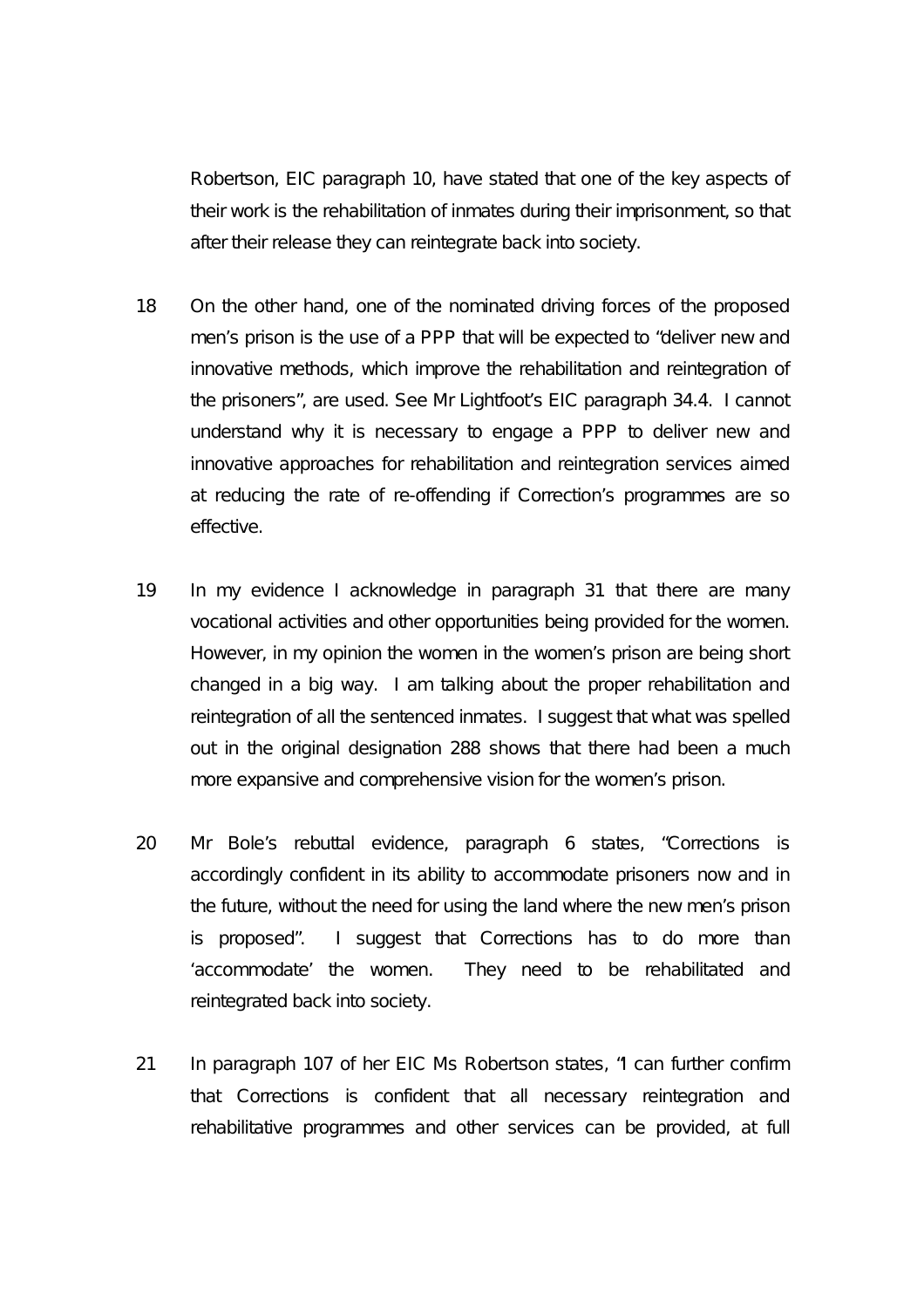capacity, within the current size of the site – without the need for the adjacent land."

- 22 However, in the rebuttal evidence provided by Corrections I have not been able to find anywhere any indication or evidence that Corrections are providing for the rehabilitation and reintegration of all the women imprisoned and sentenced at any one time at the ARWCF, using the best practice methods available. There are no statistics, no reports, no indication of the effectiveness of the rehabilitation methods and programmes used, or the numbers of inmates undertaking such programmes.
- 23 I am not an expert witness. I have, however, a wealth of experience, as well as a level of expertise in working with women and their families. I have spent most of my adult working life teaching young women or engaged in community social work. I have lived and worked in Wiri, which includes Rata Vine, for 22 years. This is an area well documented in Ms Stewart's evidence, paragraph 53 and following, as a significantly deprived part of the host community. Experience has taught me that women are often victims themselves long before they have become offenders.
- 24 I indicated in my evidence in paragraph 4 that I had applied to Corrections to become a volunteer at AWRCF. Since then I have visited the women's prison seven times, each visit lasting approximately two hours. Some of the women I have met are not much older than the young women I taught at school. My overwhelming impression of visiting women in the high security and the remand units is of women who have little to do. The question I have been asked most often by women inmates is, "What can you do for us?" There is nothing much to do here".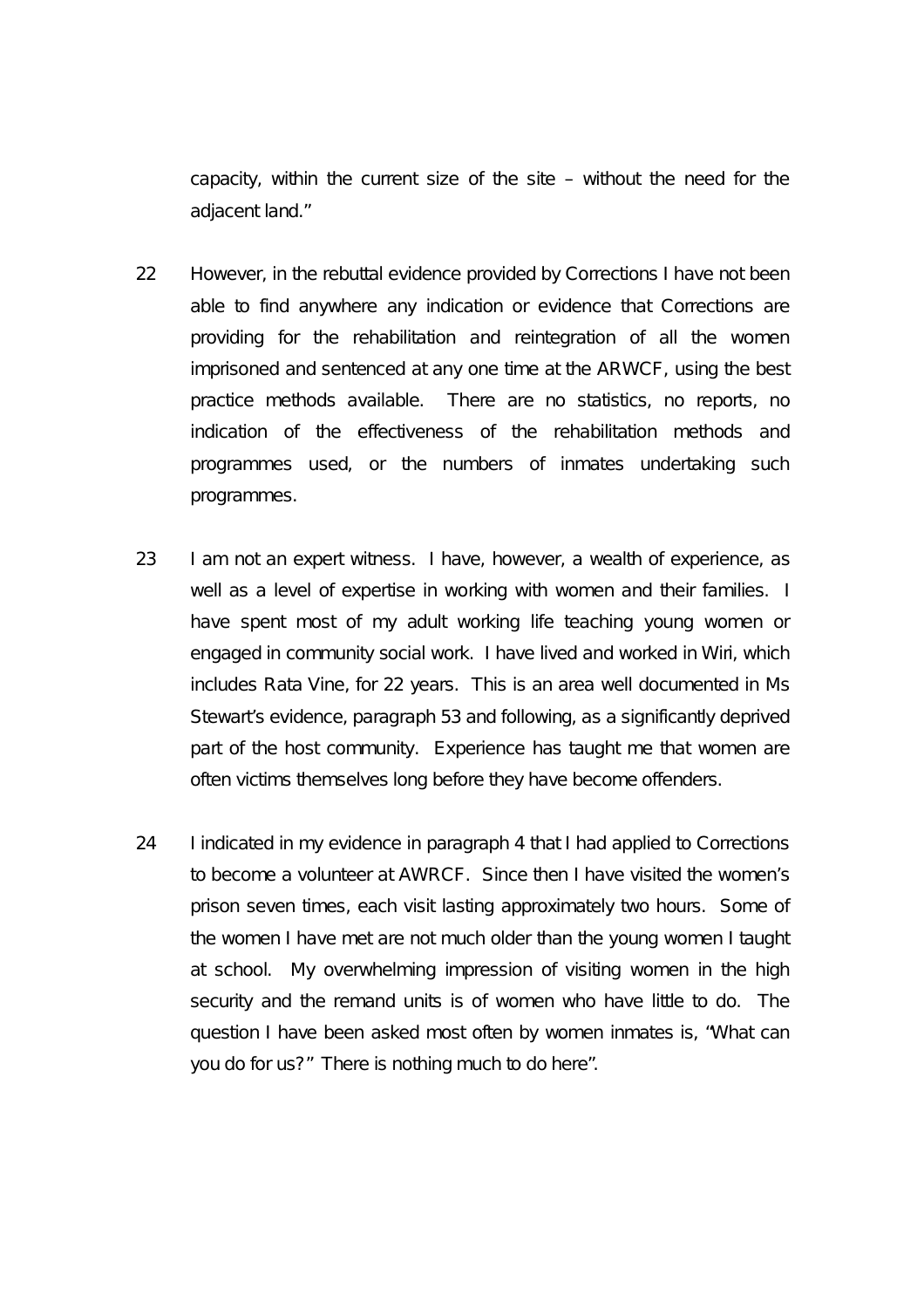- 25 I do not rely solely though on my brief experience in the women's prison for my impressions. In my evidence, paragraph 21, I refer to an open prison in Norway. This was the prison shown in the powerpoint presentation which was part of Mr Gunston's representation. It provides a contrast to the more traditional prison also depicted. I suggest that the original vision that Corrections had for the women's prison had something of the "fresh perspective to custodial service delivery that is not constrained by public sector processes and procedures" talked about by My Lightfoot EIC paragraph 33 with regard to the PPP. Instead the ARWCF has become the more traditional facility that it is rather than the rehabilitative facility portrayed in the original vision.
- 26 Prison Fellowship as well as Mr Johnson from the Salvation Army provide compelling evidence as to the lack of effectiveness of Correction's rehabilitation and reintegration programmes. I suggest that the lack of any contrary evidence provided by Corrections indicate that the outcomes from the women's prison could be improved significantly.
- 27 If the alteration of the Designation is approved there is little chance that the original vision of the women's prison will be able to be implemented. I suggest that this is a revictimisation of the women in order that men will have the new 'promised' outcome of better rehabilitation and reintegration prospects. There is no guarantee that a PPP will achieve more effective rehabilitation for male offenders.
- 28 I reiterate my concern for the psychological wellbeing of the women if the proposed men's prison becomes a reality. I agree with Ms Buchan's views expressed in paragraph 2.7.1 of her Report Three. I, too, have some disquiet about this matter.

## **LACK OF CONFIDENCE IN CORRECTIONS**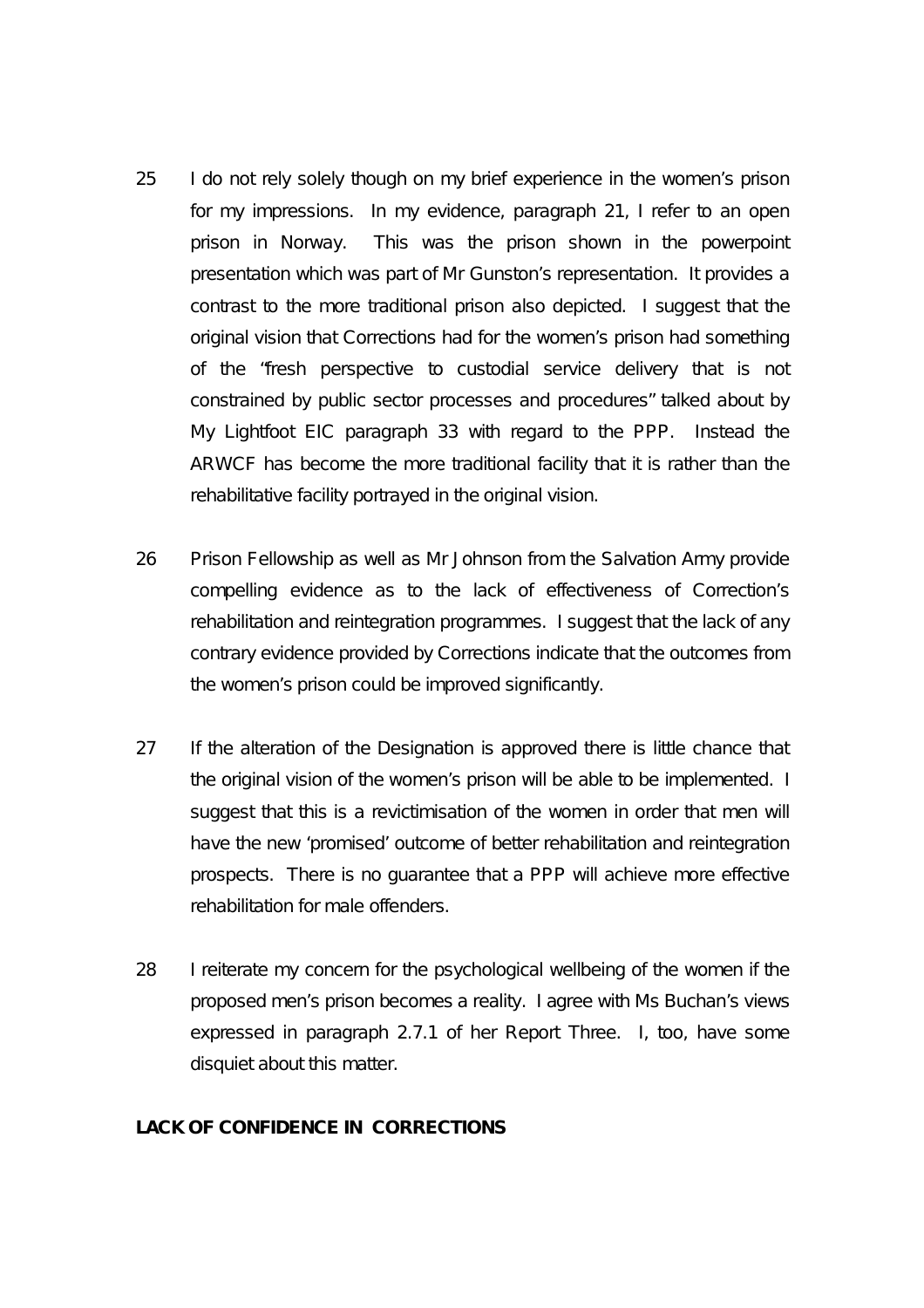- 29 It is clear from the cross examination of Ms Robertson and her disclosure of the possible number of people on the site of the women's prison that the figures on which WOSL has modeled its risk assessment are now not correct. Since WOSL have produced the amended draft Conditions on 18 May I have learned that a cap has been set on the number of people on the site of the ARWCF at any one time.
- 30 Further, evidence was produced during the hearings regarding numbers of male prisoners sentenced in South Auckland, Auckland and other regions in New Zealand. This was used to show percentages of male prisoners that came from South Auckland and Auckland. I suggest that these figures do not indicate the region of origin of a person sentenced by the Court, but the Court region in which the prisoner was arrested. While there may be a connection between where someone lives and where he is arrested, they are not the same.
- 31 Neither do the figures indicate lengths of sentences; so to use them to indicate percentages that are imprisoned from an area at any one time is not as straightforward as it may first appear. I would suggest that more prison beds could be needed in a region where longer sentences were given, even though fewer males were sentenced from that Court.
- 32 Dr Stewart when being cross examined pointed out the dangers of reading too much into statistics without proper research and understanding of where the figures have come from and how they have been gathered. I consider that the use of the information on the sheet referred to above was one of those instances.
- 33 Further to this, in his evidence Dr Wales spoke about the benefits of family support for prisoners. Indeed, Corrections evidence uses this rationale to validate the choice of the Wiri site for the proposed men's prison.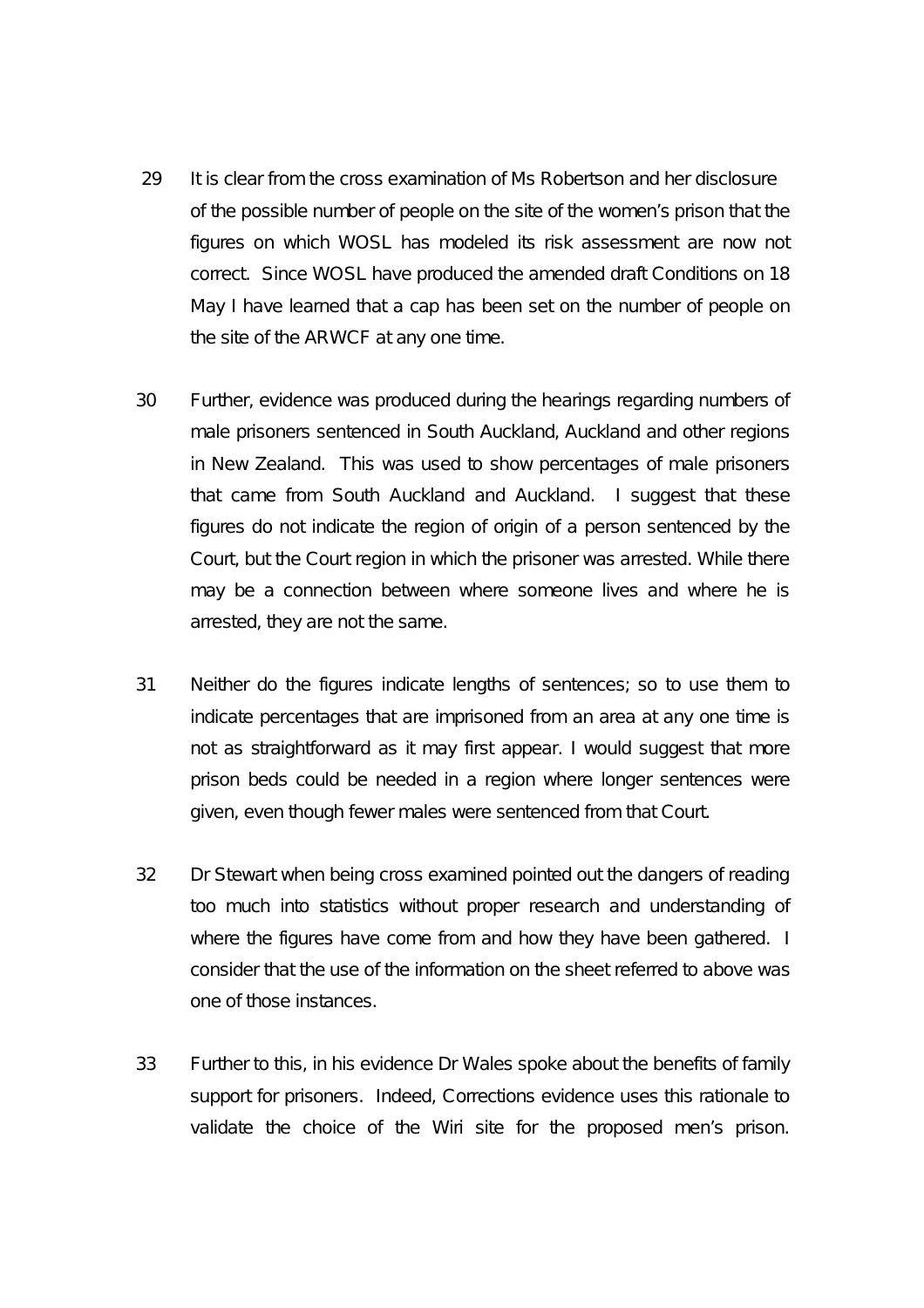According to Correction's evidence it is close to where many of the prospective prisoners will come from. And who would disagree that a family can offer a prisoner support and encouragement in way that is not easily replicated.

- 34 I would suggest, however, that in the real world of many of the prisoners families and whanau do not offer the kind of support that would assist the prisoners' effective rehabilitation and reintegration back into society. Sadly, many criminals have learned their deviant behaviour from their dysfunctional families at a very early age. I would consider that in many instances families would give the positive support that is needed only after they themselves had completed lengthy and extensive programmes. That is a big ask, both from the point of view of the family concerned and the social service agencies and other professionals who are assisting such families.
- 35 I suggest that this is an example of a facile and often repeated statement that appeals to something within all of us, but that can easily be shown to be incorrect and even harmful to accept.
- 36 Another topic that seems to crop up regularly is that migration figures for families within the host community are higher than the average national statistics. Local families may move more often than their counterparts in less deprived areas, but I believe that when they do move they more often than not move to somewhere in the same locality. I know numerous families within the Wiri/Rata Vine community who have moved at least twice. A family well known to me and who has lived in Wiri for over 14 years in a Housing New Zealand tenancy, has moved three times within the area.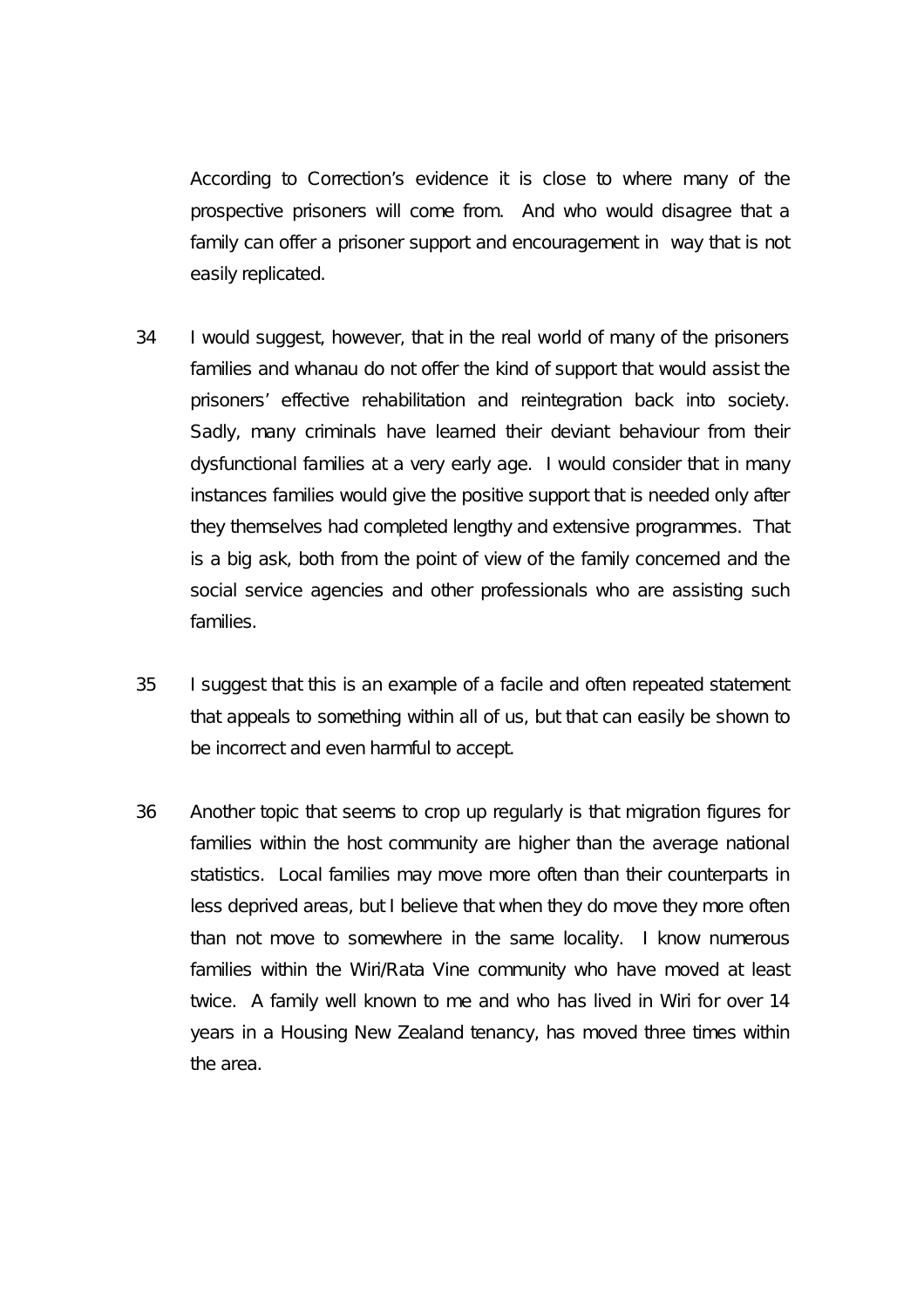- 37 Families who have crowded in with their extended families often overstay their welcome and have to move, often to another part of the family, who may also live close by.
- 38 I heard several times during the hearing that rents were comparatively low in South Auckland. That may appear to be so when compared to rents in central Auckland. However, for the local families private rentals are expensive – often too expensive to maintain for very long. When it all becomes too much the answer is to go back to living with the family. I suggest that migration figures are a measure of the lack of adequate and affordable housing, rather than an indication that families are moving away from the area. But again as Dr Stewart has suggested incorrect conclusions can be drawn from statistics unless proper research is carried out.

# **SOCIAL IMPACT**

- 39 I acknowledge the very positive and invaluable contribution towards the question of social impact of the proposed men's prison made by Dr Stewart's research, Ms Longdill's focus groups and Ms Buchan's recognition of these. The contribution of other lay submitters must also be recognized. I mention especially the evidence presented by Mr O'Keefe and Reverend Mark Beale.
- 40 However, commenting on the social impact of a facility like the proposed men's prison on a community such as that outlined in the work that has been presented is a daunting task. It may be helpful to begin by looking at the benefits that the initiative brings to the community. In spite of the evidence produced by Corrections to the contrary regarding employment for example, my overall impression is that there are few advantages, but many disadvantages to the host community.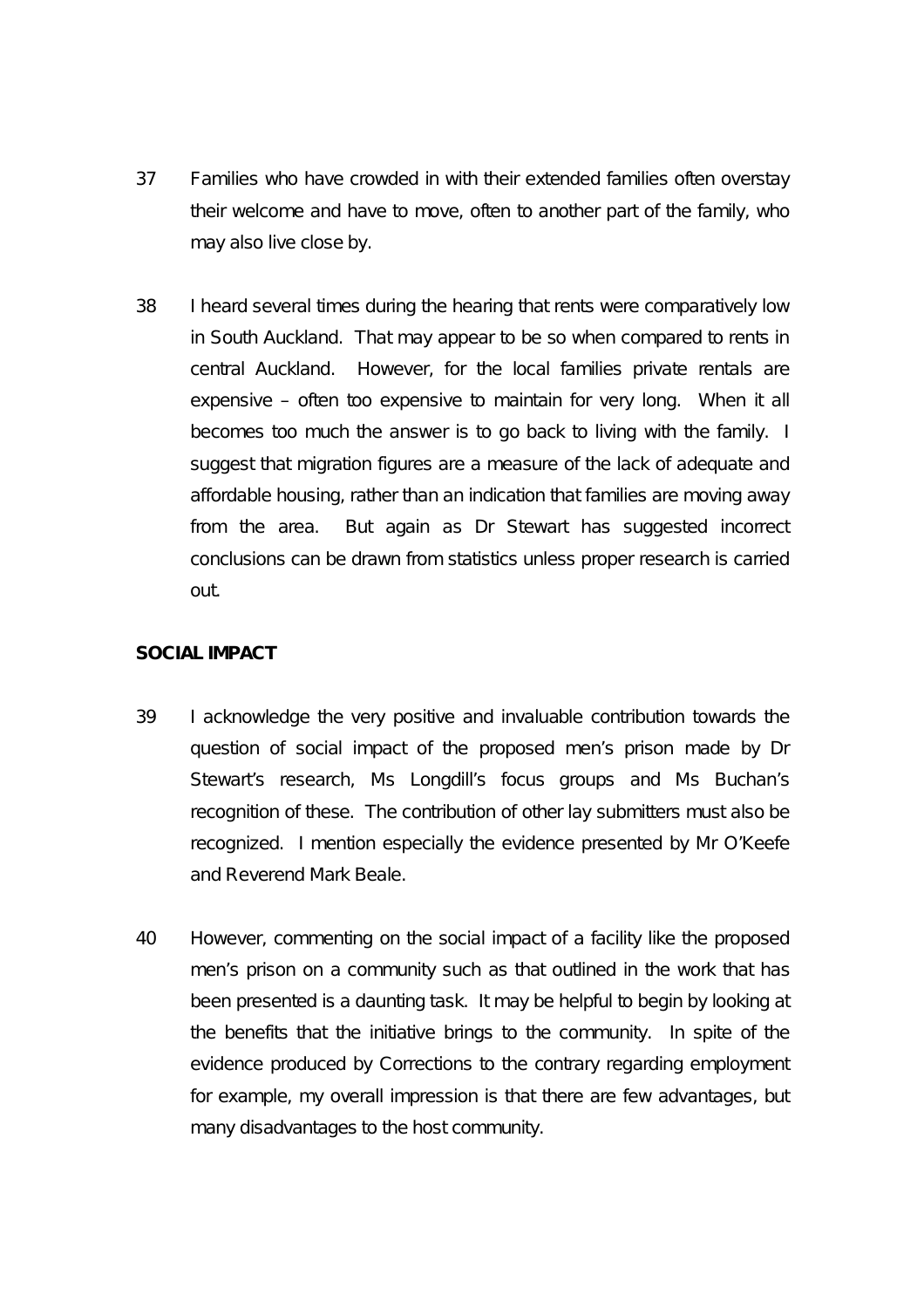- 41 Having said that, I am in no doubt that the most significant social impact of the proposed men's prison is on the women and the women's prison. As you know I am a Sister of Mercy. The mission of the Sisters of Mercy is to work with the poor, especially women and children. I am deeply concerned about the effects of the proposed prison on the women and their children. I have already discussed that.
- 42 Another prime issue is the inability of social service and health providers to cope with the added pressure of the proposed prison. This is mentioned by Mr Haigh in his evidence on behalf of Vision Manukau, and Ms Buchan also refers to the difficulty in several places. Already social service agencies are stretched in dealing with the level of need, deprivation and dysfunction that exists. I suggest that the lack of resources coupled with the volume and complexity of the work are major factors in our inability to cope.
- 43 Perhaps the most significant factor in this is the lack of sufficient, adequately trained, and experienced workers to deal with the work. Dr Phillips indicated when being cross-examined that he would welcome a three year lead in to when he may need staff to deal with the extra work necessitated by a men's prison. I suggest that three years would not be nearly long enough. The problem is systemic.
- 44 Experienced and qualified social workers, health professionals, psychologists, community workers, youth workers, drug and alcohol counselors, family counselors and therapists, truancy officers and countless others cannot be produced on demand or even in three years. There is limited value in importing such professionals from overseas as they have little cultural appreciation.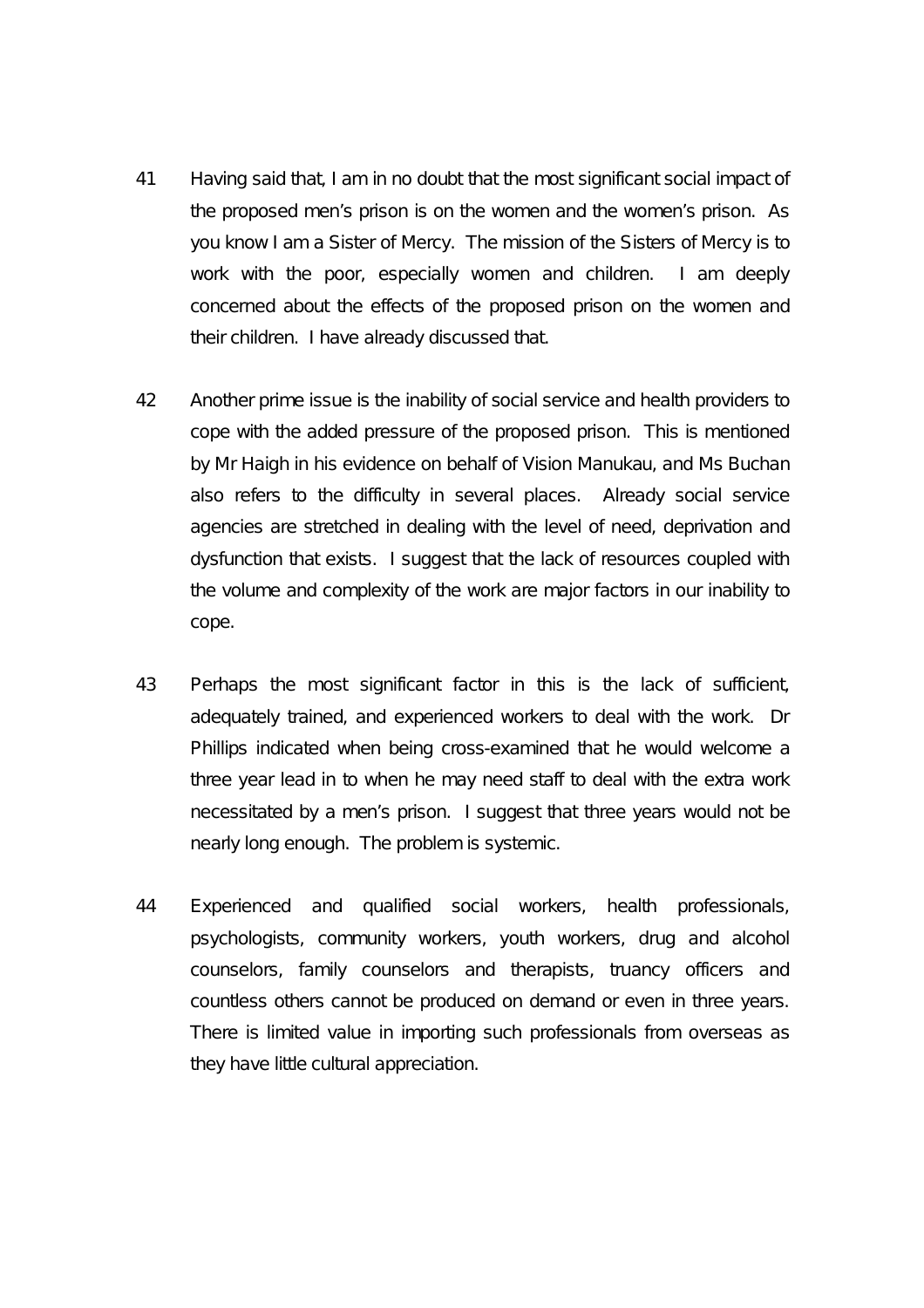- 45 I acknowledge that there can be some benefits working across cultures. We need to learn from each other's strengths. However, I am of the opinion that the most effective and productive results for our families come from their working with professionals who are from their own culture and who are well versed in that culture, as well as being well qualified and experienced in their profession. Communities who are of particular ethnicities or beliefs and who are well represented in the deprivation statistics are working at producing their own trained and experienced professionals. And it is happening, But it is happening slowly.
- 46 Financial resources are limited. This is true among the members of the many groups working to equip themselves professionally, from an individual point of view. Funding to social service organisations, too, is all too often limited and is rarely sufficient. In the current economic climate the Government is applying restraints and cutting back in many ways and in many areas. One such significant area currently affecting this host community is Early Childhood Education. I suggest that funding that can rarely be relied upon and is insufficient makes effective planning difficult.
- 47 Government departments are not immune from this either. In my experience Child, Youth and Family is struggling to attract competent social workers, and to deal effectively with situations in which children can be at considerable risk. Referrals of a serious nature may not even be picked up for a month or two, and then, in my opinion, not always dealt with adequately.
- 48 Dr Phillips indicated that he expected that Housing New Zealand would supply prisoners with accommodation, when they wanted to stay in the host community on release. I suggest that it is not as easy as that.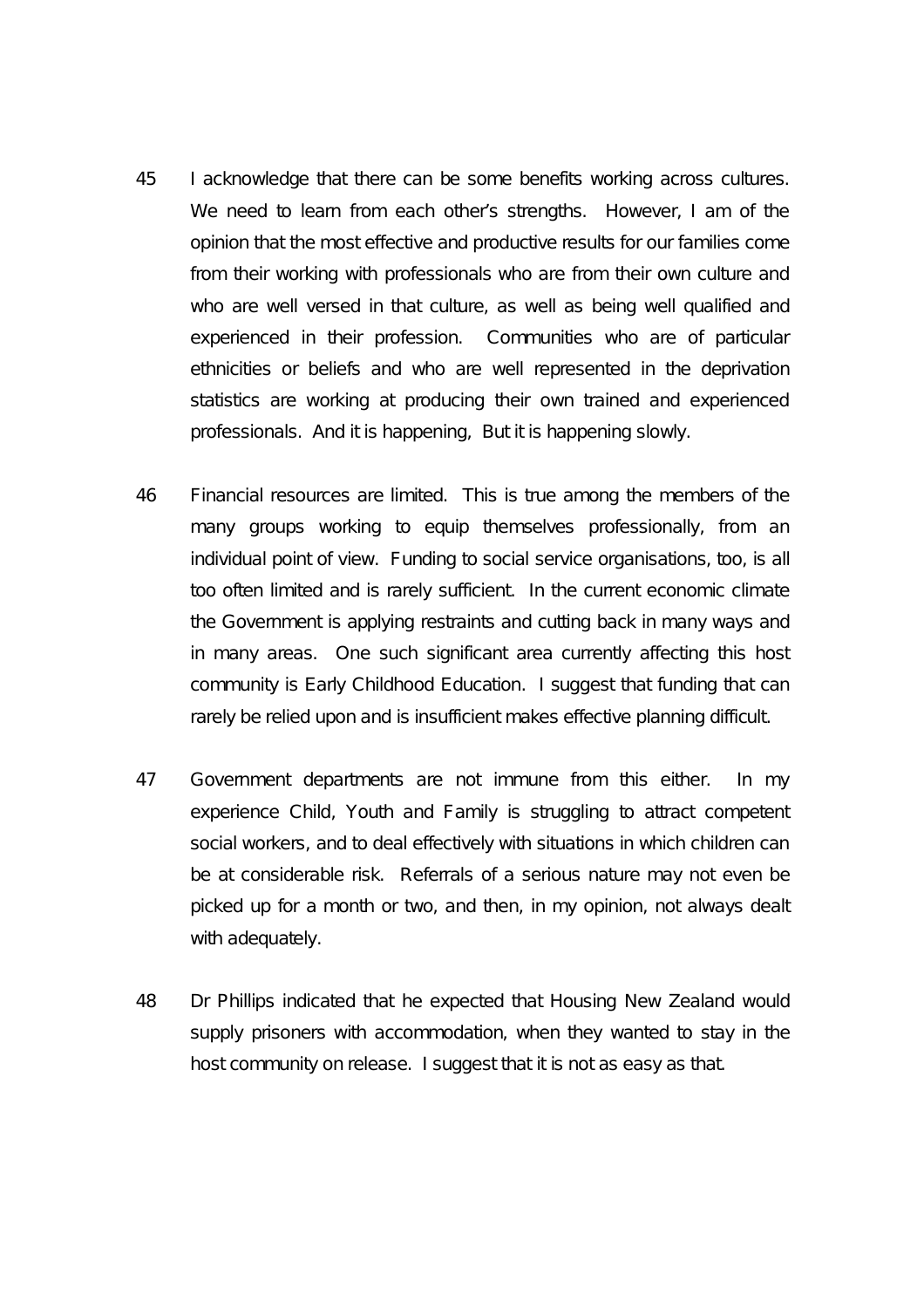- 49 There are already families in Manurewa who are in serious housing need and who have applied to Housing New Zealand for assistance. Ms Wall quoted the figure of more than 500 families on Housing New Zealand's waiting list for Manurewa. I suggest that some families cannot even get on to the priority waiting list. Housing New Zealand in the last few years have introduced a new policy called Options and Advice. In my view, this is a way to reduce the waiting list, not by housing the family with a serious housing need, but by assessing that the family does not have a serious housing need.
- 50 I would suggest therefore that because of the serious lack of housing in the host community inmates, on release, will not be moving to a Housing New Zealand rental, unless his or her family is already the tenant of such a house.
- 51 Over the days that the hearing has been being heard I have listened to discussions about how many prisoners will come from the host community, or how many prisoners' families will move to the host community, or how many prisoners will stay in the host community when they are released. I submit that the actual numbers are irrelevant. If there is just an increase of one more dysfunctional family it is too much for this community to bear and cope with.
- 52 I suggest that it is a mistake to regard all families as having the same influence on a community. The effect that one apple can have on a case of apples is well known. One family can have a similar effect on a community. I do not wish to refer to any family as bad, but that is not to diminish in any way their sometime criminal behaviour, their open flouting of normal societal standards, their allegiance to gangs, their alcohol and drug dependency, their violence, the apparent neglect of their families and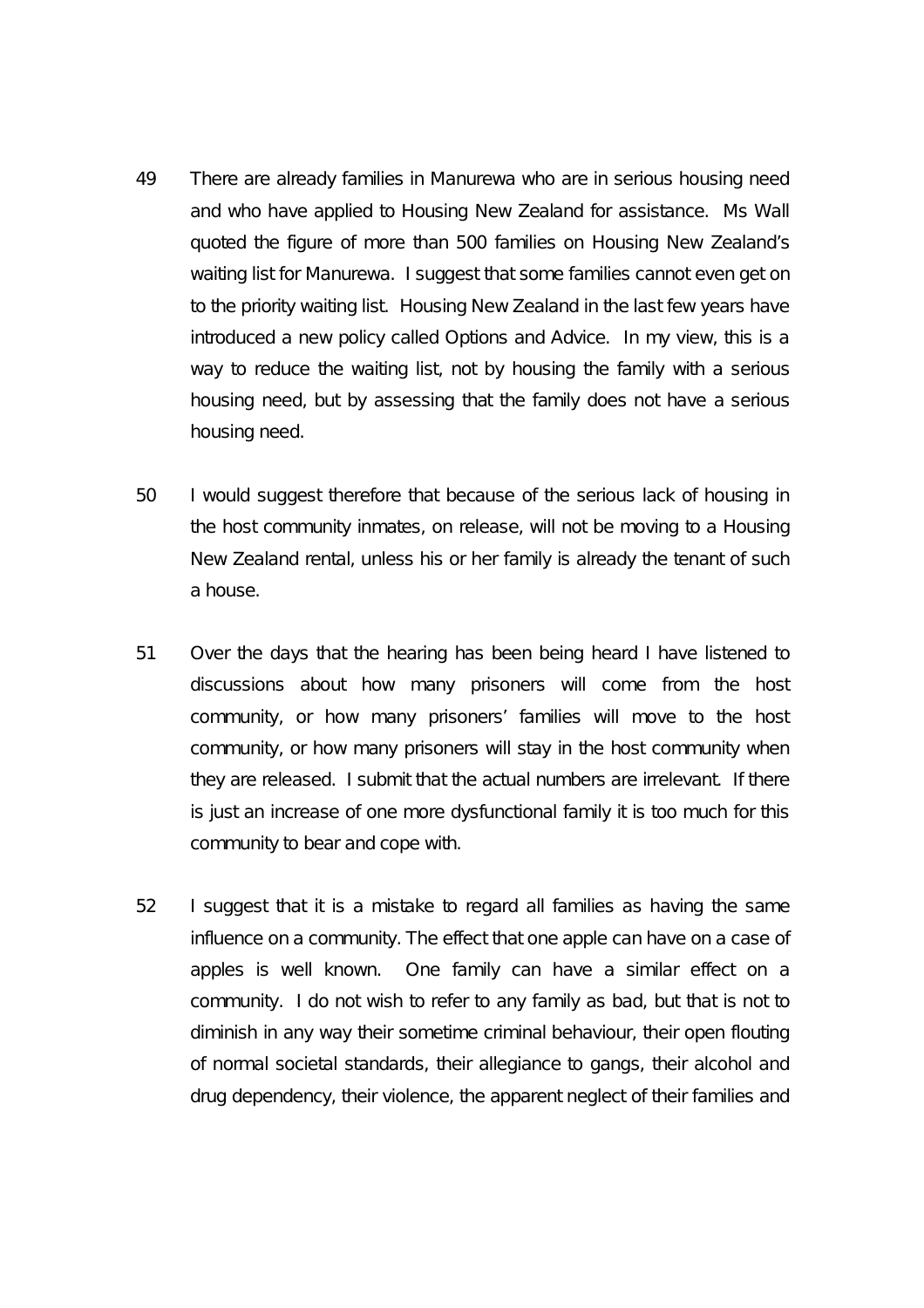their terrorizing or proselytizing other members of the community. The list is endless. "Once Were Warriors" paints the picture.

- 53 The statistics revealed in Dr Stewart's research tell the same story. What is not as obvious perhaps is the separation of many of our people from their cultures and consequently their identities, their generational deprivation, welfare dependence and poverty, the violence they have experienced and their lack of education and skills. The healing that has to take place is immense.
- 54 There are enough of these families already in the host community. When giving evidence Ms Robertson said that women tend to follow their male partners when they are imprisoned and settle in the host community. Ms Wall and Ms Luxton also indicated the same dynamic. I agree.
- 55 Such families not only bring their own difficulties, but tend to act as a rallying point to others and to influence them negatively.
- 56 A family moving in to a neighbourhood would most likely not consist of simply a woman and a couple of young children. There could be several teenagers, as well as some other male relations – the woman's brother, or the inmate's brother and partner and children. The family would probably not have its own housing at first, but move in with relatives. It is most likely that the family would have gang connections. These gangs are numerous. It is probable that the family is involved with drugs, possibly selling them. 'Their man' is in prison for some offence, and his family will most likely have some of his problems. Teenagers and primary school children form their own gangs, which are often offshoots of larger gangs.
- 57 Sometimes in a community like Wiri there is an increase in the incidence of petty crime such as graffiti, youth creating disturbances at night drinking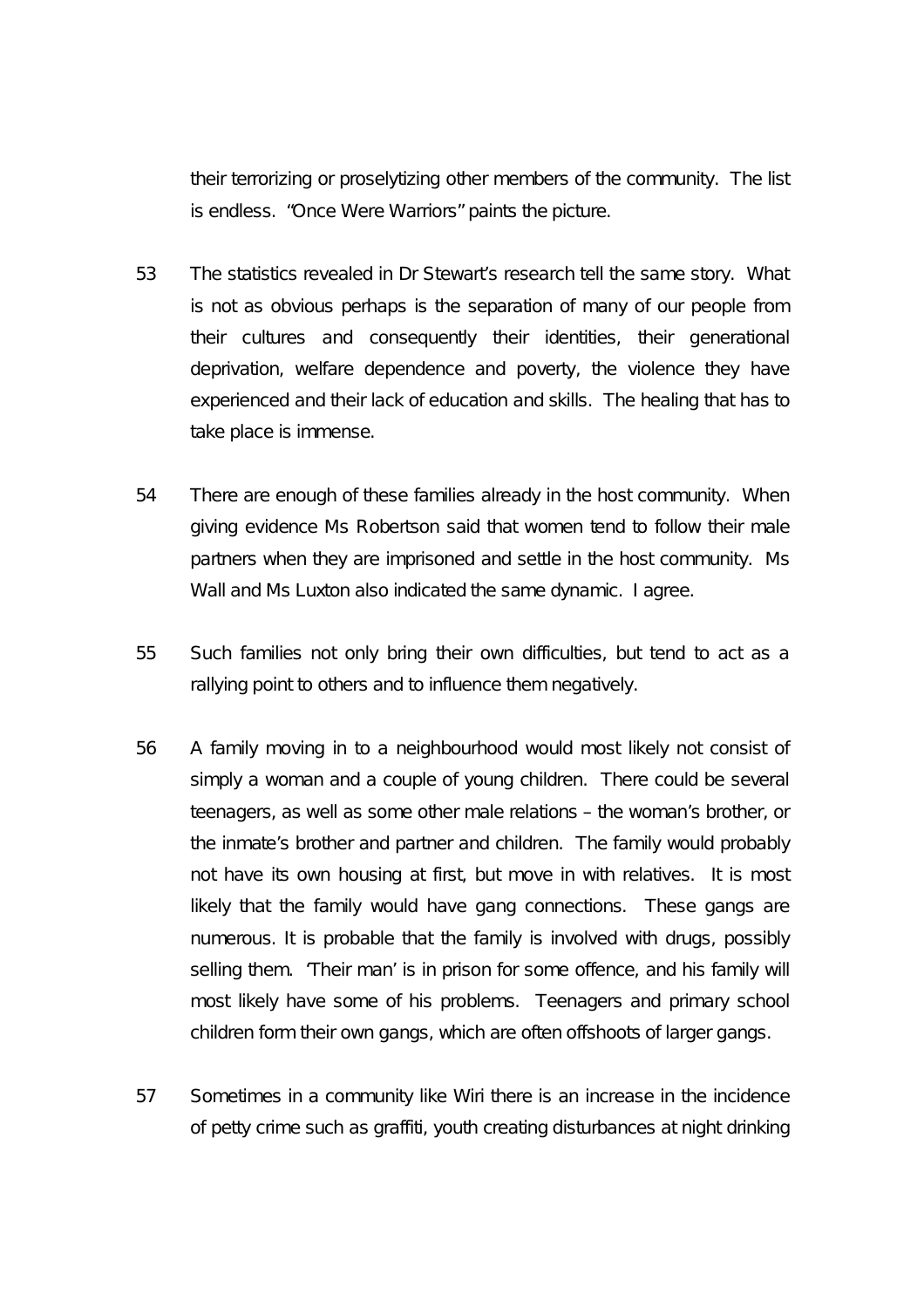in reserves and parks, vandalism, burglary and truancy. It can usually be related to the arrival of one of those hard core families in to the area. These are the kinds of families that have a father or a son in prison. Contrary to Correction's aspirations to have these families close to the prison to support the rehabilitation of the inmate, I submit that in the majority of cases that is well beyond the ability of the families concerned and is not going to happen without the assistance of professionals.

- 58 The evidence of Prison Fellowship points strongly to the premise that the community is responsible for the rehabilitation of inmates. I congratulate the work of Reverend Mark Beale and his church community for the phenomenal work that they do in this regard. However, I suggest that it is just a drop in the ocean. Manurewa is not coping with providing sufficient volunteers to provide for the numbers of inmates in the women's prison. I suggest a fortiori that it is not going to cope with the impact of the additional 1060 prisoners that the proposed men's prison would bring.
- 59 I also point to the existence of large numbers of youth at risk in the host community. Many of them have no positive male role model. Often their fathers are absent or in prison perhaps. If they are still with the family the chances are that they will have some addiction, have few skills and/or little education. The picture is depressing. I suggest that the prison will act as a beacon to many of these young men, and give them something to aspire to. This will be especially true for those whose fathers will be incarcerated there. This dynamic should not be underestimated. Our young people need to be uplifted and encouraged to aspire to more positive futures.
- 60 One of the more recent hopeful initiatives in Manurewa is the formation of Neighbourhood Policing Teams. Each team consists of a Sergeant and six constables. Teams have been set up in the Wiri/Rata Vine area, Homai and Clendon.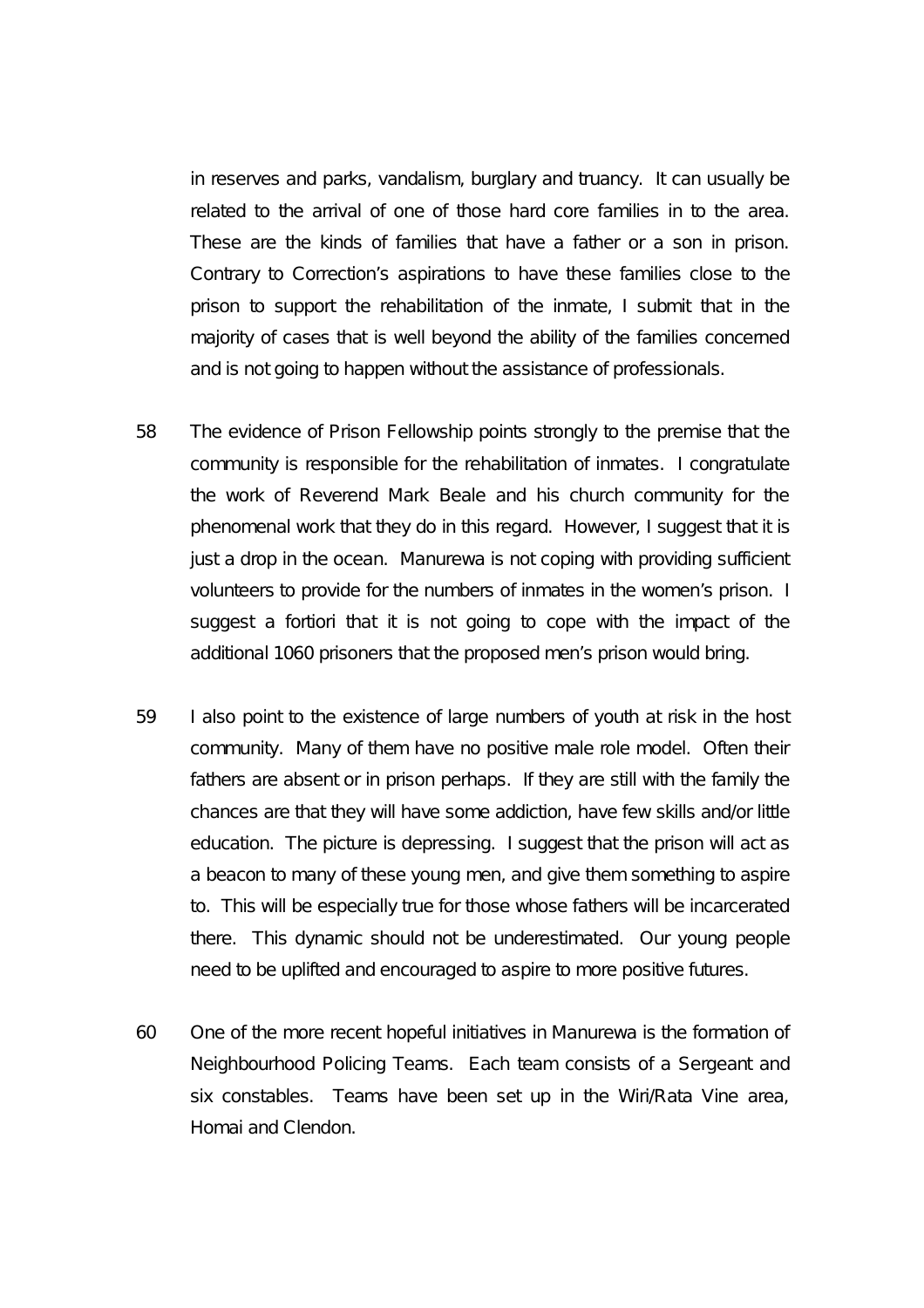- 61 Police officers are present and visible in the community. They interact with residents of all ages in a variety of ways. They are getting to know the people in the community, who in turn get to know them.
- 62 One intervention is that each officer acts as a mentor to a young person who has been identified as being especially at risk. Before the young person is accepted on to the programme his or her family is interviewed and has to agree to take part. The purpose of the 12 month programme, is to reduce youth offending and re-offending by the structured and holistic implementation of tailored plans.
- 63 The programme is led by the Manurewa Police who will work to ensure positive partnerships with effective agencies and NGO's. Such an initiative has the potential to make a real difference. However, it is relying on the goodwill of the social service agencies to provide the necessary support and assistance to the families of the at risk young person. Once again, the capacity of social service agencies to meet the identified needs of the families over and above the services they are already providing in the community will be a challenge. This project is in its early days and so the jury is still out on whether or not it will succeed.
- 64 I suggest that this is the kind of initiative that will eventually result in a reduction in crime and the negative statistics. The process is very slow, but more likely to succeed than waiting for the young person to be convicted for offences committed and imprisoned before taking any rehabilitative action.

## **CONCLUSION**

65 Another scheme in Manukau designed to assist young people to reach their potential is Sir John Walker's FIELD OF YOUR DREAMS. It is not